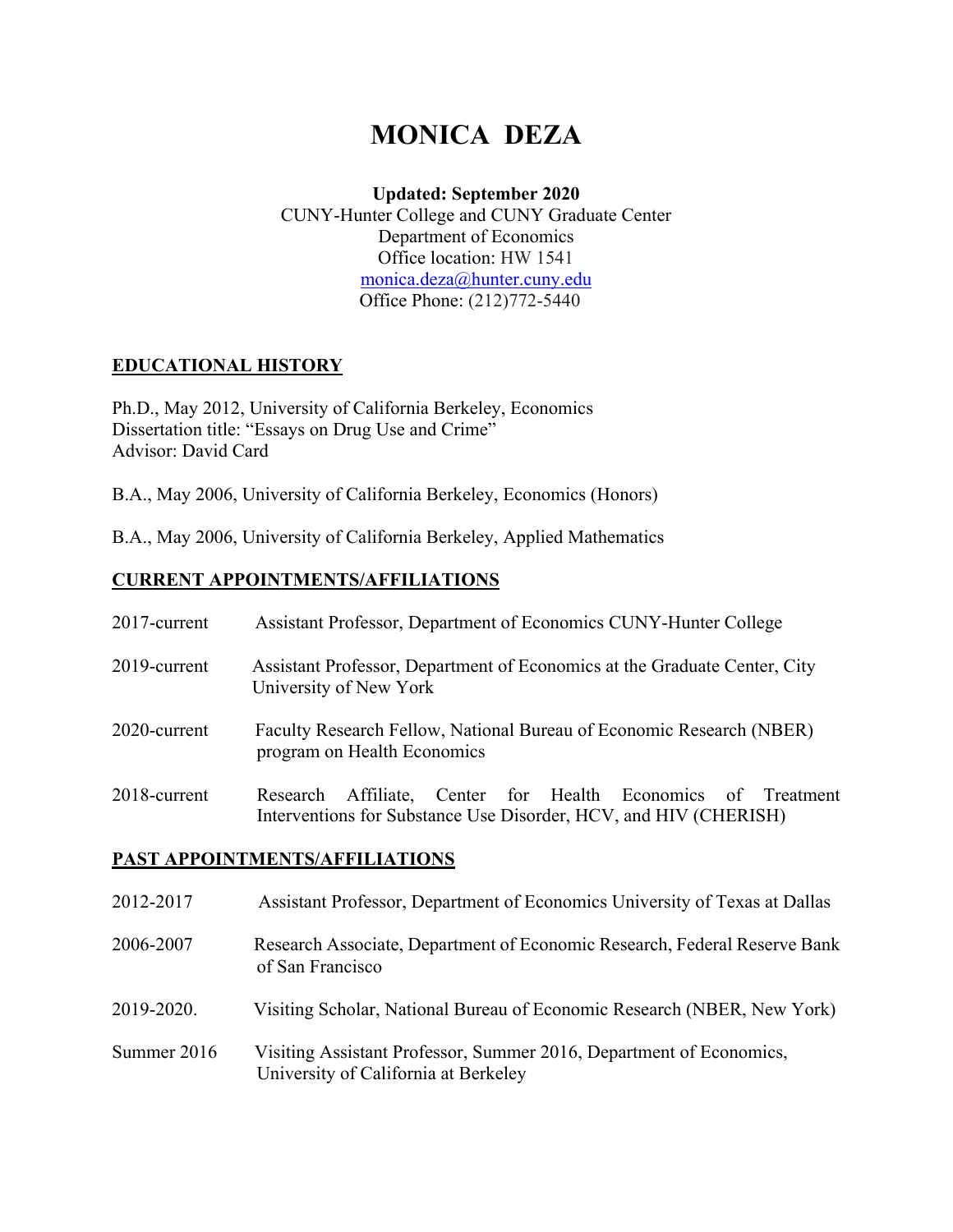# **RESEARCH AND TEACHING INTERESTS**

Economics of Crime, Economics of Risky Health Behaviors Economic Demography, Labor Economics, Applied Econometrics

# **SERVICE**

#### **Referee**

Journal of Public Economics, Journal of Urban Economics, Journal of Health Economics, American Journal of Health Economics, Industrial Relations, Contemporary Economic Policy, Journal of Legal Studies, Journal of the European Economic Association, Journal of Quantitative Criminology, Health Economics, Journal of Policy Analysis and Management, Journal of Business and Economic Statistics, Economic Journal, Economics and Human Biology, Economic Journal, Southern Economic Journal, Journal of Population Economics, Economic Inquiry, Forum for Health Economics & Policy, The Review of Economics and Statistics, Journal of Human Resources, Review of Economics of the Household, American Law and Economics Review

#### **Scientific Committees**

Member of the National Science Foundation (NSF) Economics Advisory Panel

Member of the 2017 International Health Economics Association (IHEA) Scientific Committee, Sub Committee for Health Policy (APPAM)

Member of the 2016 American Society of Health Economists (ASHEcon) Scientific Committee

Session Organizer for the Western Economic Association Annual Meeting (2016-2018-2019)

Member of the 2015 International Health Economics Association (IHEA) Scientific Committee

# **ORIGINAL INVESTIGATION**

# **Articles accepted for publication**

Chalfin, Aaron and Monica Deza. New Evidence on Mexican Immigration and Crime in the United States: Evidence from a Natural Experiment in Immigration Enforcement. Forthcoming at *Criminology and Public Policy* (Accepted March 15, 2020)

Chalfin, Aaron, Shooshan Danagoulian, and Monica Deza. More Sneezing, Less Crime? Seasonal Allergies, Transitory Costs and the Market for Offenses. *Journal of Health Economics* (Accepted August 27, 2019)

Deza, Monica (2019) Graduated Driver Licensing and Teen Fertility. *Economics and Human Biology* (Accepted March 12, 2019)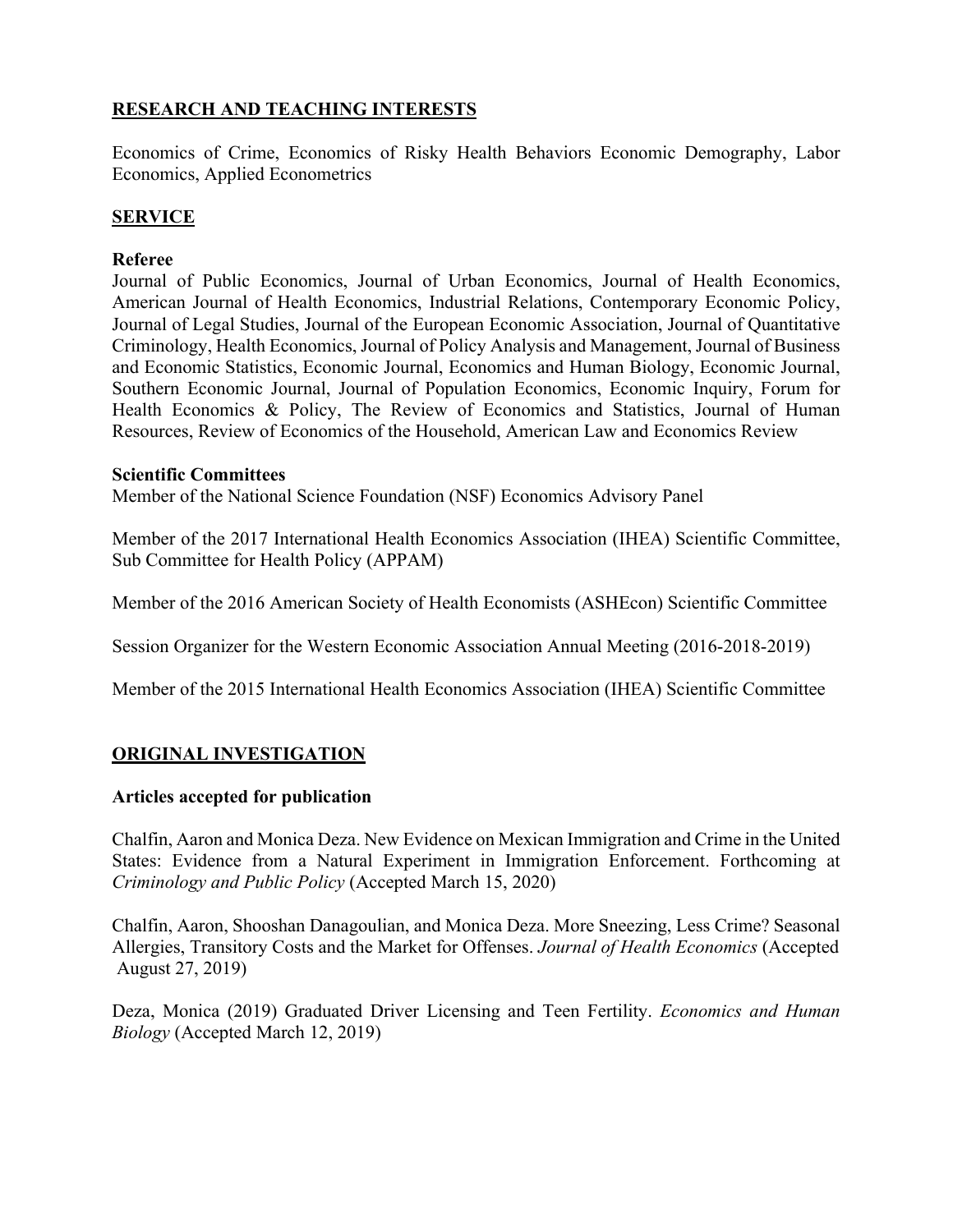Andrews, Rodney and Monica Deza. Local Natural Resources and Crime: Evidence from Oil Price Fluctuations in Texas, *Journal of Economic Behavior &* Organization vol. 151: 123-142 (Accepted, February 10, 2018)

Previous Title: The Effect of Oil Price Shocks on Crime: Evidence from Texas

Chalfin, Aaron and Monica Deza (2017) The Intergenerational Effects of Education on Delinquency. *Journal of Economic Behavior & Organizatio*n vol. 159: 553-571 (Accepted, July 26, 2017)

Chalfin, Aaron and Monica Deza (2017). The Effect of Parental Education on Children's Drug and Alcohol Use. American Economic Review Papers and Proceedings (Accepted, October 30, 2017)

Deza, Monica and Daniel Litwok (2016). Do Nighttime Driving Restrictions Reduce Criminal Participation Among Teenagers? Evidence from the Graduated Driver Licensing. *Journal of Policy Analysis and Management* 35(2) , Accepted October 30, 2015 Leading article

Deza, Monica (2015), The Effects of Alcohol on the Consumption of Hard Drugs: Regression Discontinuity Evidence from the National Longitudinal Study of Youth, 1997. *Health Economics* 24(4). Accepted November 26, 2013.

Deza, Monica (2015) Is There a Stepping-Stone Effect in Drug Use? Separating State-Dependence from Unobserved Heterogeneity Within and Between Illicit Drugs*. Journal of Econometrics* 184(1)*.* (Accepted August 27, 2014)

Dave, Dhaval, Monica Deza and Brady Horn (2020) The Effect of Prescription Drug Monitoring Programs on Crime . NBER WP 24975. *Southern Economic Journal* (Accepted September 28, 2020)

#### **Working Papers:**

Deza, Monica. Is Three Strikes Crowding Out Our Courts?

Deza, Monica, Catherine Maclean and Keisha Solomon. Access to Mental Healthcare Providers and Local Crime (Under review)

Amuedo-Dorantes, Catalina and Monica Deza. Can Sanctuary Policies Reduce Domestic Violence? (Revise and Resubmit at *American Law and Economics Review*)

Deza, Monica and Alvaro Mezza. The Effects of the Vietnam Draft on Risky Behaviors (Under Review)

#### **Works in progress:**

Unemployment, Alcohol, and Tobacco: Do they complement or reinforce each other?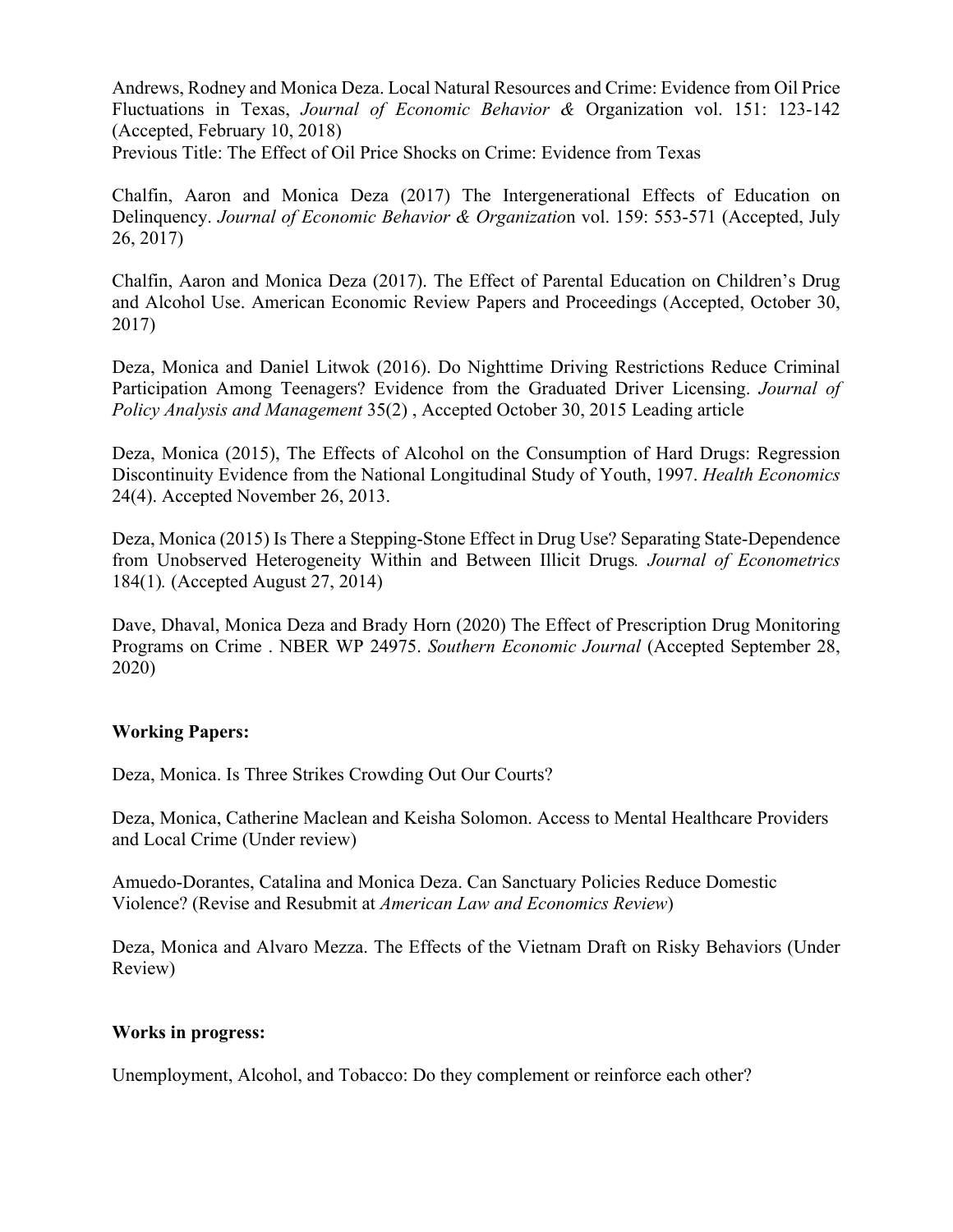The Intergenerational Effects of Income on Criminal Participation: Evidence from the EITC (with Alvaro Mezza and David Simon)

Income and Crime: Evidence from the Alaska Permanent Fund (joint with Catherine Maclean)

#### **PRESENTATIONS (Planned included)**

2020: Department of Economics at West Virginia University, Online Economics of Crime Seminar

- 2019: Department of Economics at Rutgers University, Annual Eastern Economic Association Conference, Department of Economics Tulane University, NYU Race Crime and Policing Workshop, Center for Demography of Health and Aging at University of Wisconsin- Madison, Department of Economics at University of Connecticut
- 2018: American Economic Association Annual Meeting, Department of Economics CUNY Graduate Center, Department of Economics Temple University, Seventh Annual Conference of the American Society of Health Economists (ASHEcon); Southeastern Health Economics Study Group Conference
- 2017: American Economic Association Annual Meeting, Department of Economics University of New Mexico, Department of Economics City University of New York (CUNY) Hunter College, Eastern Economic Association, Population Association of American Annual Meeting, 22<sup>nd</sup> Annual Meeting Society of Labor Economists, 16<sup>th</sup> IZA/SOLE Transatlantic Meeting of Labor Economics, 39th Annual Fall Research Conference Association for Public Policy Analysis and Management (APPAM)
- 2016: Vanderbilt University Department of Economics, Texas Christian University Department of Economics, Sixth Biennial Conference of the American Society of Health Economists (ASHEcon), 91<sup>th</sup> Annual Western Economics Association International (WEAI) Conference, Federal Reserve Bank of San Francisco, Cornell University Department of Policy Analysis and Management, Crime Lab New York, University of Pennsylvania Department of Criminology, University of Maryland School of Public Policy, University of Arizona School of Government and Public Policy
- 2015: Duke-ERID Conference on Advances and Applications of Spatial Equilibrium in Economics, 90th Annual Western Economics Association International (WEAI) Conference, 11<sup>th</sup> World Congress in Health Economics of the International Health Economics Association (IHEA), Syracuse University Department of Economics, Southern Methodist University Department of Economics, University of Houston Department of Economics, 85th Annual Conference of the Southern Economic Association.
- 2014: Duke University, University of Texas at Arlington, 5<sup>th</sup> Biennial Conference of the American Society oh Health Economists (ASHEcon), 10<sup>th</sup> World Congress of the International Health Economics Association, 61<sup>st</sup> Annual North American Meetings of the Regional Science Association International.
- 2013: American Economic Association Annual Meeting, University of North Texas, 5<sup>th</sup> Annual Meeting on the Economics of Risky Behaviors (IZA), 88th Annual Western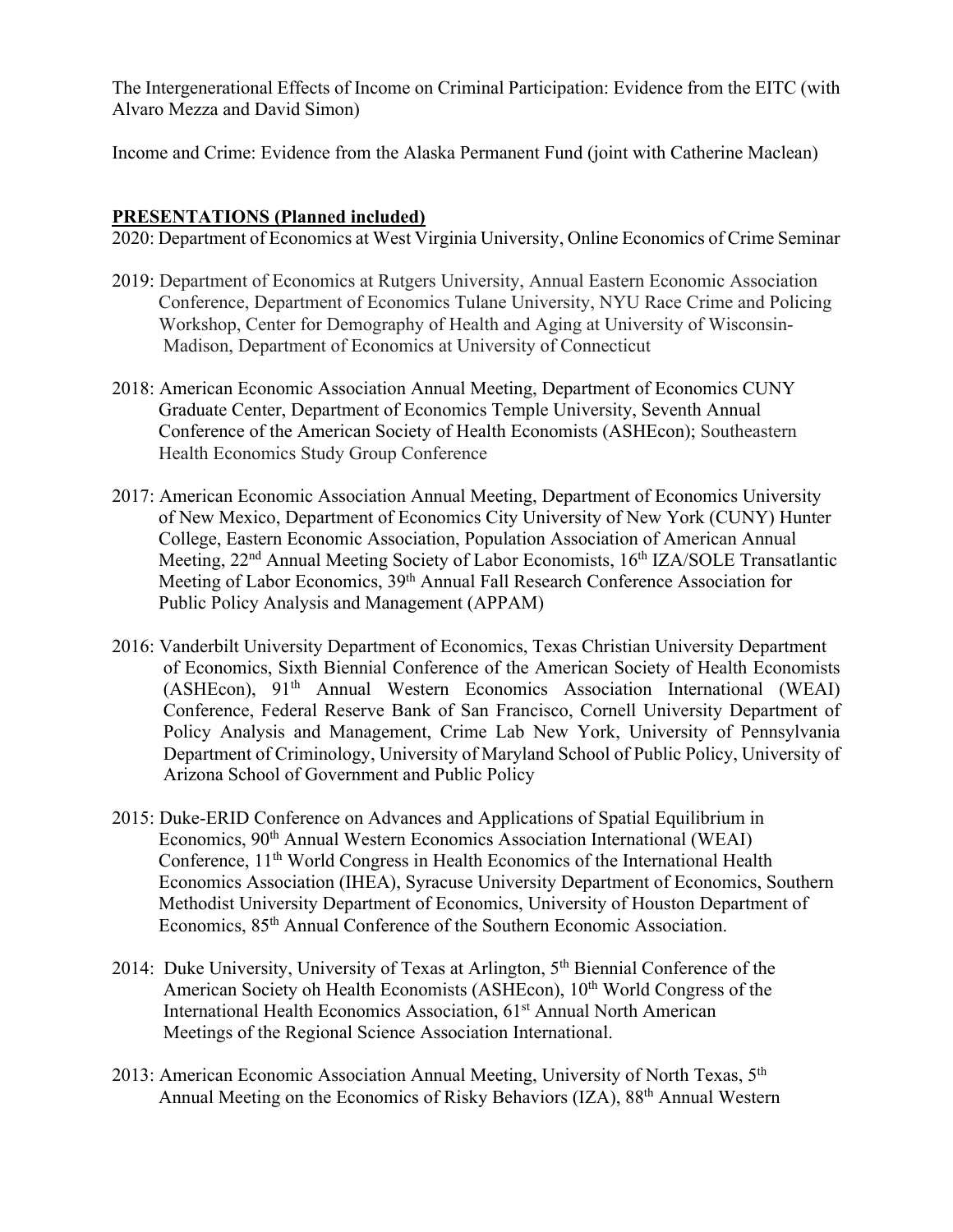Economics Association International (WEAI) Conference.

- 2012: University of Texas at Dallas, Cornell Policy Analysis and Management, University of Illinois at Chicago, ASHE Conference at Texas A&M.
- 2011: UC Berkeley, Labor Seminar
- 2010: Student poster session All CA Labor Conference UC Santa Barbara
- 2009: UC Berkeley Labor Lunch, UC Berkeley IGERT Seminar

# **FELLOWSHIPS, AWARDS, PROGRAM PARTICIPATION:**

| 2017         | Outstanding reviewer, Journal of Health Economics                                        |  |
|--------------|------------------------------------------------------------------------------------------|--|
| 2017         | Invited participant to the Policing Cost Benefit Analysis Project, NYU Law               |  |
|              | School                                                                                   |  |
| 2016         | Recognized reviewer, Economics and Human Biology                                         |  |
| 2014         | Scholarship to attend the 5 <sup>th</sup> Biennial Conference of the American Society of |  |
|              | Health Economists (ASHEcon) from the National Institute on Aging (NIA).                  |  |
| 2013-2015    | Diversity Initiative for Tenure in Economics (DITE) Fellow                               |  |
| 2012-current | National Bureau of Economic Research (NSF/NBER) Crime Research                           |  |
| 2011         | American Society of Hispanic Economists (ASHE) Summer Dissertation                       |  |
|              | Fellowship Third Place Award                                                             |  |
| 2011-2012    | UC Berkeley Dean's Normative Time Fellowship                                             |  |
| 2011         | <b>Graduate Division Summer Grant</b>                                                    |  |
| 2009-2011    | National Science Foundation Integrated Graduate Education Research and                   |  |
|              | Training Program (NSF IGERT) Fellowship                                                  |  |
| 2008-2009    | National Science Foundation Honorable Mention, Graduate Research                         |  |
|              | Fellowship                                                                               |  |
| 2008         | Ford Foundation Honorable Mention                                                        |  |
| 2007-2009    | UC Berkeley Chancellor's Fellowship for Graduate Study                                   |  |

# **GRANTS**

2020-2021 Principal Investigator. National Science Foundation (SES # 2018438) "Exploration of the Relationship Between Substance and Employment: A Structural Approach"

#### **TEACHING AND ADVISING**

#### **Doctoral Dissertation Chair/Dissertation Committee Member:**

| Zheyu Zhang. | (UT Dallas), Completed Spring 2017, "Essays in Labor Economics"                        |  |
|--------------|----------------------------------------------------------------------------------------|--|
|              | Sara Muehlenbein (UT Dallas), Completed Spring 2017, "Three Essays on the Economics of |  |
|              | Education Choice"                                                                      |  |
| Shidi Wang.  | (UT Dallas), Completed Spring 2017 "Spatial Analysis of the Texas Top 10%              |  |
|              | Plan on Property Values and High School Dropouts"                                      |  |
| Simone Manca | (UT Dallas), Completed Spring 2016, "Three Essays in Empirical Policy                  |  |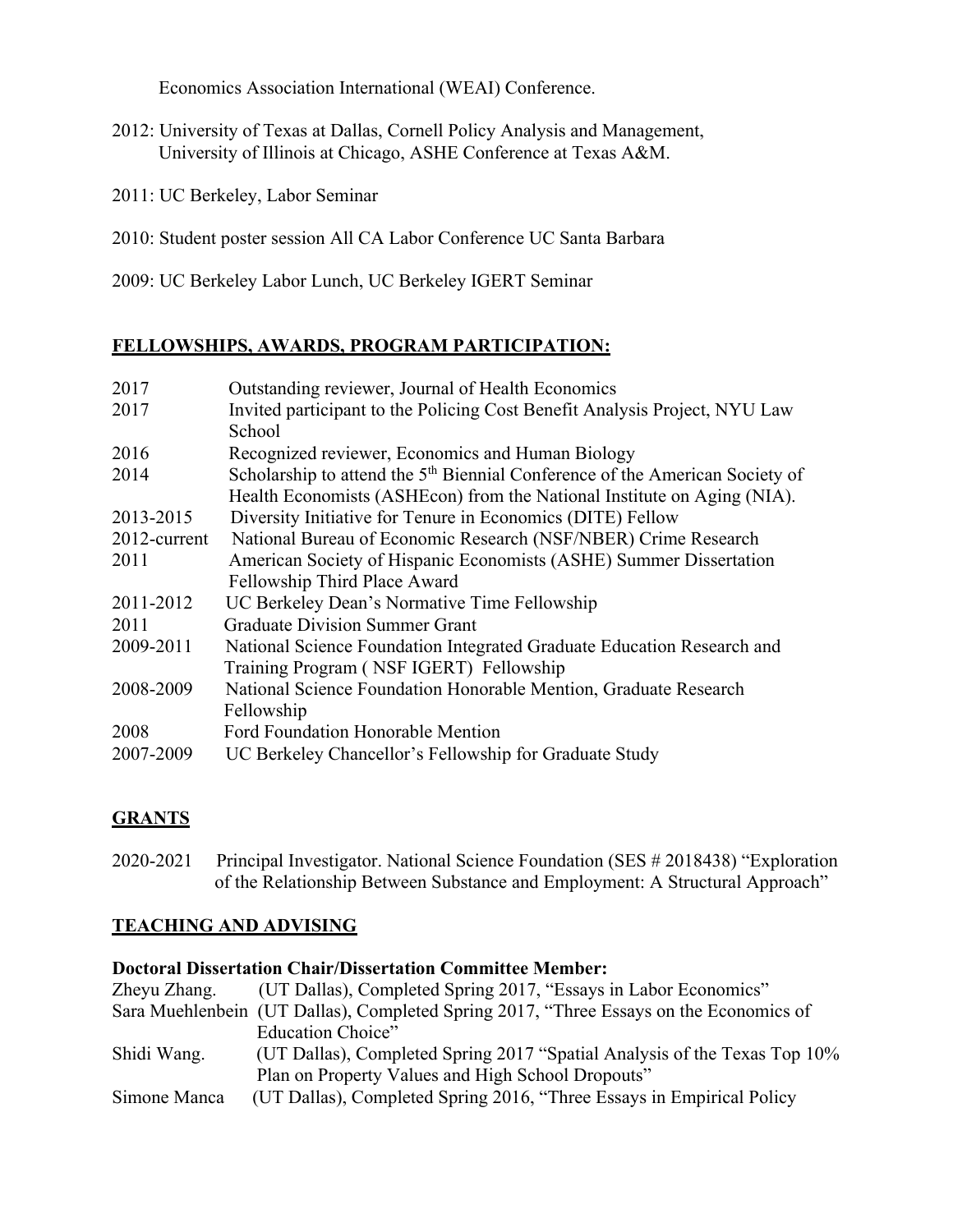Evaluation and Labor Market Effects" Minwook Ha (UT Dallas), Completed Summer 2015, "Three Essays in Factor Analysis" Sneha Bakshi (UT Dallas), Completed Spring 2015, "Three Essays on Pricing and Information" Randall Crouch (University of Houston), Completed Summer 2015, "Essays on Drug and Alcohol Policies in the United States"

#### **Masters advisement/direction**

Christian Carrillo ( CUNY, Hunter College, Fall 2018) "The Effect of Health Care Expansions on Opioid Misuse Among Young Adults"

Shalini Hathurusinghe (CUNY-Hunter College, Fall 2018) "Access to Mental Health Facilities and Homicide"

#### **Undergraduate advisement/direction**

Andrew Bourg (UT Dallas, 2013) "Income and the Consumption of Long-Term Care Insurance: Evidence from the Social Security Benefits Notch"

# **Classroom teaching (Instructor)**

Instructor, Statistics I (Undergraduate Course), Department of Economics, CUNY-Hunter College

Instructor, Labor Economics (Undergraduate course), Department of Economics, UC Berkeley

Instructor, Introduction to Economics (Undergraduate course), Department of Economics, UC Berkeley

Instructor, Special Topic in Economics: Economic Demography (Undergraduate level course), Department of Economics, UT Dallas ; CUNY-Hunter College

Instructor, Special Topics in Economics: Economic Demography (Ph.D. level course), Department of Economics, UT Dallas

Instructor, Intermediate Microeconomics (Undergraduate course), Department of Economics, UT Dallas ; Department of Economics, CUNY-Hunter College

Instructor, Microeconomic Theory and Applications (Masters Level course), Department of Economics, UT Dallas

Instructor, Labor Economics I (Ph.D Level course), Department of Economics, UT Dallas

# **OTHER INFORMATION:**

| Languages:   | English (Fluent), Spanish (native), Italian (Fluent)                              |
|--------------|-----------------------------------------------------------------------------------|
| Citizenship: | U.S.A.                                                                            |
|              | Professional Organizations: American Economic Association (AEA), American Law and |
|              | Economics Association (ALEA), Western Economic                                    |
|              | Association International (WEAI), Southern Economic                               |
|              | Association (SEA), International Health Economics                                 |
|              | Association (IHEA), American Society of Health Economists                         |
|              | (ASHEcon), National Bureau of Economic Research                                   |